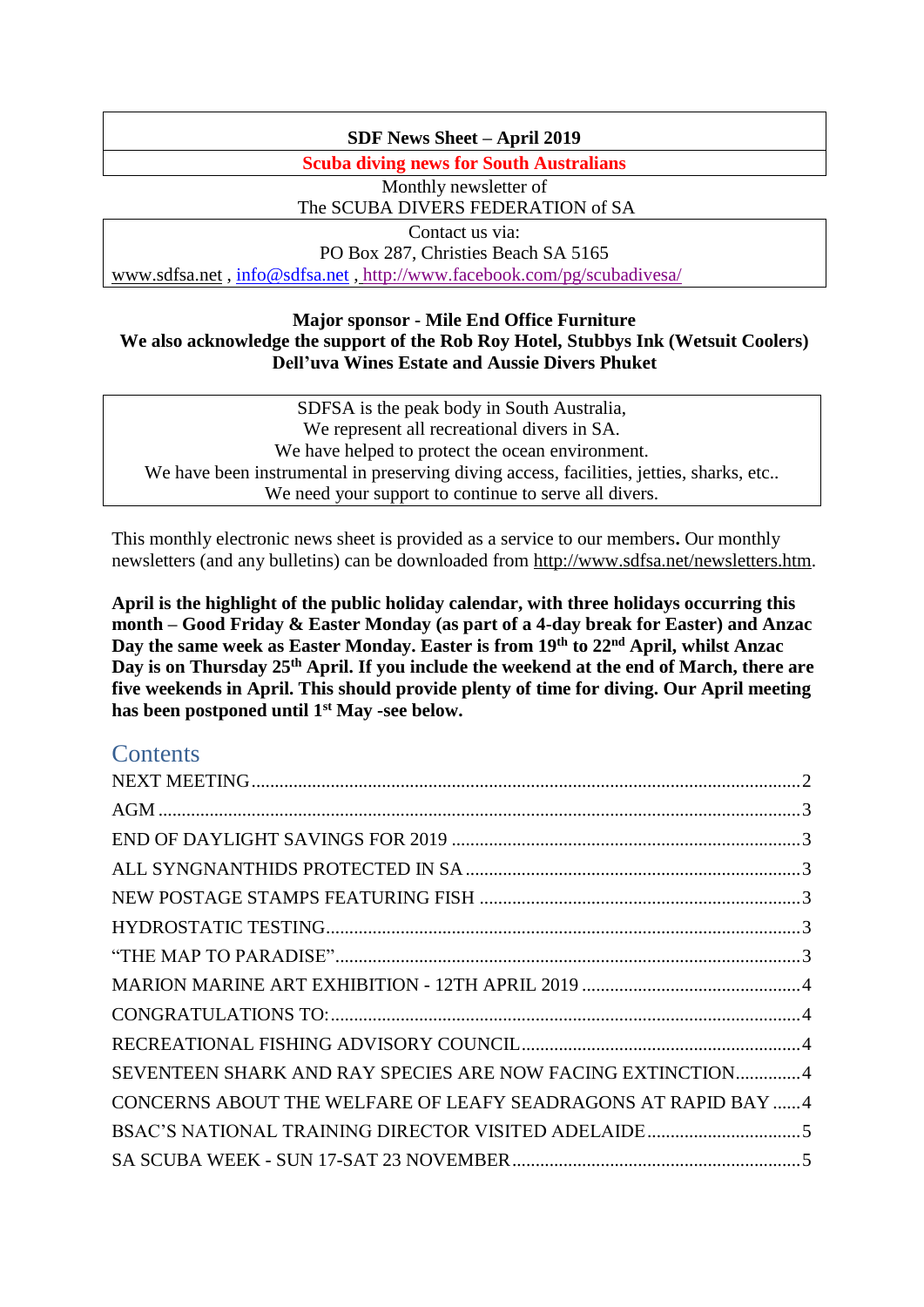| DAVID ATTENBOROUGH'S GREAT BARRIER REEF DIVE VR EXHIBITION 6       |
|--------------------------------------------------------------------|
|                                                                    |
|                                                                    |
|                                                                    |
|                                                                    |
|                                                                    |
|                                                                    |
|                                                                    |
|                                                                    |
|                                                                    |
|                                                                    |
|                                                                    |
|                                                                    |
|                                                                    |
|                                                                    |
|                                                                    |
|                                                                    |
|                                                                    |
|                                                                    |
|                                                                    |
| RECREATION SA AND PARKS AND LEISURE AUSTRALIA SA/NT 2019 ANNUAL    |
|                                                                    |
|                                                                    |
|                                                                    |
|                                                                    |
| <b>2019 WORLD WHALE CONFERENCE AND WHALE HERITAGE SITES SUMMIT</b> |
|                                                                    |
|                                                                    |

# <span id="page-1-0"></span>**NEXT MEETING**

Please note that our next meeting is now being held at 7pm on Wednesday 1<sup>st</sup> May at the Rob Roy Hotel, 106 Halifax St, Adelaide. Our April meeting scheduled for 24th April (Anzac Day Eve?) has been postponed until Wed 1st May. We won't have any meetings in April, despite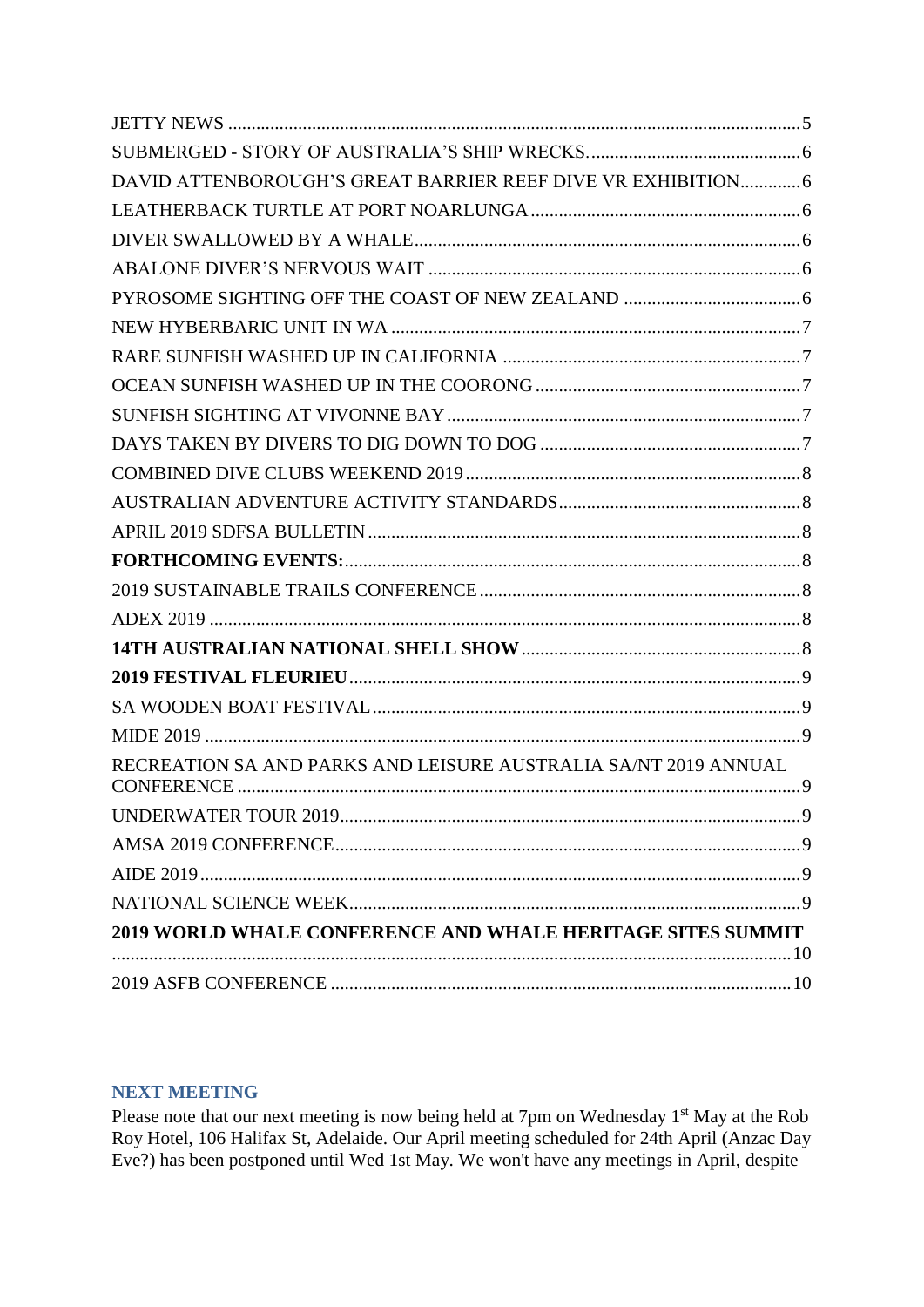that date in the April issue of Dive Log. We will have two meetings in May - 1/5 and 29/5 (1st Wed & 5th Wed). Keep the Rob Roy Hotel in mind for your next function (8223 5391).

#### <span id="page-2-0"></span>**AGM**

<span id="page-2-1"></span>We are considering a suggestion that we hold our July AGM on Tuesday 16th July.

# **END OF DAYLIGHT SAVINGS FOR 2019**

Daylight savings ends at 3am on Sunday  $7<sup>th</sup>$  April when all clocks are put back one hour (back to  $2am$ ).

#### <span id="page-2-2"></span>**ALL SYNGNANTHIDS PROTECTED IN SA**

Following some discussion with different members of the diving public recently, we can report that all members from the family Syngnathidae, which includes seahorses, pipefish and seadragons, were declared, protected species under the South Australian Fisheries Act regulations in 2006.

### <span id="page-2-3"></span>**NEW POSTAGE STAMPS FEATURING FISH**

According to page found at [https://australiapostcollectables.com.au/stamp-issues/sustainable](https://australiapostcollectables.com.au/stamp-issues/sustainable-fish)[fish](https://australiapostcollectables.com.au/stamp-issues/sustainable-fish) , Australia Post has issued three new postage stamps featuring fish and sustainable fishing practices. The three \$1 stamps are of Patagonian Toothfish, Blue Grenadier and Tiger Flathead.

#### <span id="page-2-4"></span>**HYDROSTATIC TESTING**

In Australia, the applicable Australian Standards require that scuba cylinders are hydrostatically tested every twelve months. So why is a hydrostatic test only required every five years in the United States and European Union countries, every four years in South Africa and every two years in Norway? (In European Union countries, a visual inspection is required every 2.5 years, and a hydrostatic test every five years. In Norway, a hydrostatic test (including a visual inspection) is required 3 years after production date, then every 2 years. In South Africa, a hydrostatic test is required every 4 years, and visual inspection every year.) It has been suggested that a hydro test every 2nd year with a visual inspection in-between will not compromise safety.

#### <span id="page-2-5"></span>**"THE MAP TO PARADISE"**

The Adelaide screening of "The Map to Paradise" is being held at the Mercury Cinema, 13 Morphett Street, Adelaide on Tuesday 9th April, 6:10 – 8:40pm (Doors open at 6.10pm | Film 6.30pm | Q&A with the filmmakers 8.10-8:40pm). It is an adventure-filled tale of the birth of the global movement to protect the sea, featuring Prince Albert II of Monaco and President of Palau Tommy Remengesau. Martin Sheen is the Executive Producer. "From underwater worlds of ice to glistening coral sanctuaries, discover what it takes to build a movement and to create positive change. Filmed across six continents, the filmmakers have set out to challenge the mainstream narrative of hard-hitting environmental documentaries with a "doom and gloom" message, and replace it with one of hope and courage. Along the way, we meet a prince, a president, a pirate, and also an island chief — among others — who are all playing a role in the quest to save the planet. Mixing colourful character-driven stories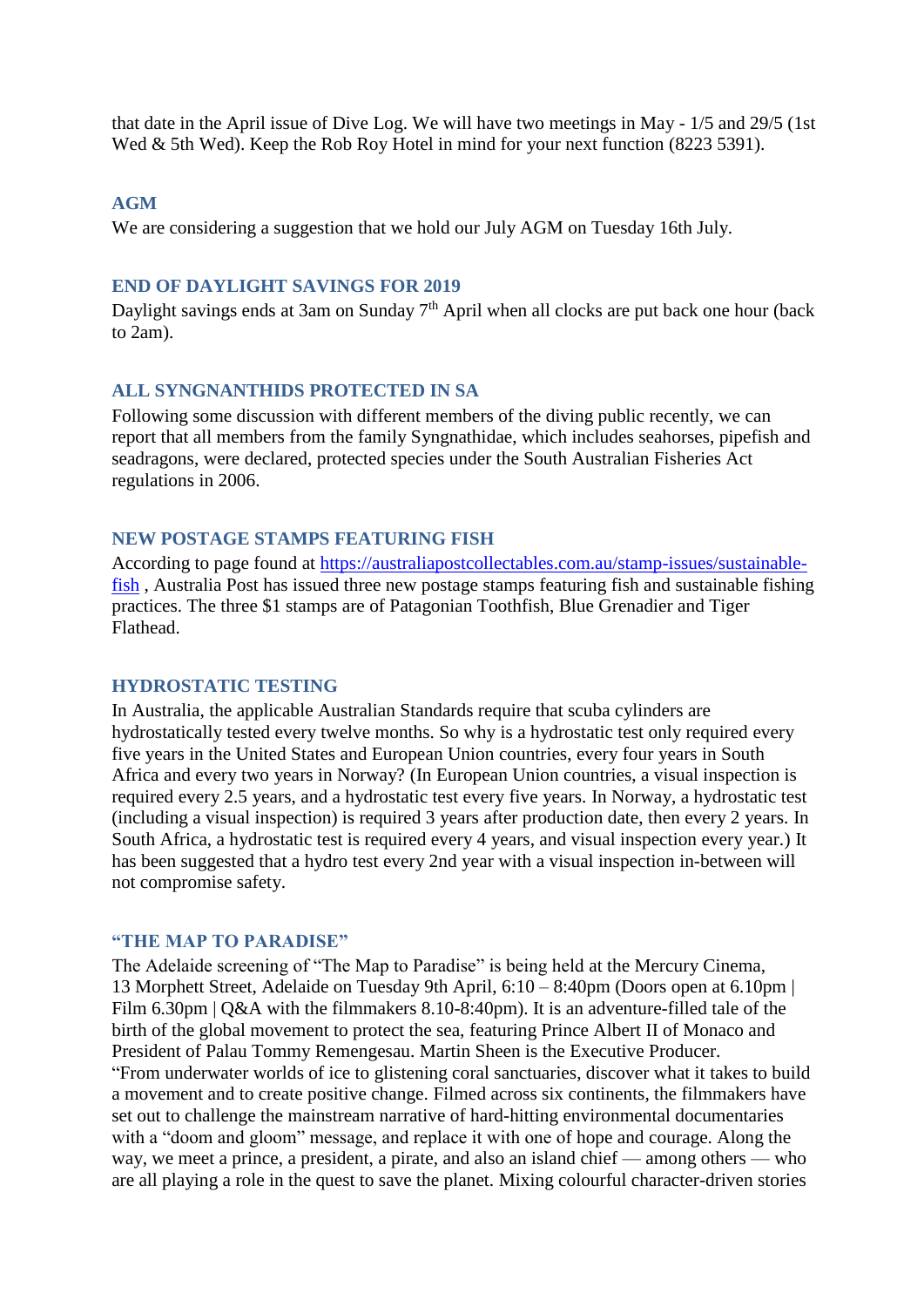and hand-rendered animations, "The Map to Paradise" is a rare urgent environmental wake-up call that retains a sense of awe and wonder for the kind of beauty that is still possible." A trailer can be found at [www.themaptoparadise.com/trailer](http://www.themaptoparadise.com/trailer) . Tickets to all screenings can be found at [www.themaptoparadise.com/tickets](http://www.themaptoparadise.com/tickets) . <https://www.facebook.com/events/399236204204575/>

# <span id="page-3-0"></span>**MARION MARINE ART EXHIBITION - 12TH APRIL 2019**

Experiencing Marine Sanctuaries (EMS), in partnership with the City of Marion and Force of Nature, present "Totally Immersed": a night of marine discovery, underwater photography, video, virtual reality and fine art celebrating the marine and coastal environment of the City of Marion. The launch of the exhibition is being held on Friday  $12<sup>th</sup>$  April. Further details can be found in our SDFSA Bulletin for April 2019.

### <span id="page-3-1"></span>**CONGRATULATIONS TO:**

Reef 2 Ridge on being awarded the Halcyon Dive Systems (Halcyon Australia) Australian dealer of the year award during their very first year.

Mark Tozer on being MC at OZTek2019.

Matt Carter (Media Excellence), David Strike (Industry Recognition) Ryan Kaczkowski (Tech Diver of the Year), and Stephen Fordyce (Emerging Explorer) on their awards at OZTek2019. Dive for Cancer who raised \$20,381 for the Cancer Council of SA at this year's Adelaide event.

# <span id="page-3-2"></span>**RECREATIONAL FISHING ADVISORY COUNCIL**

Congratulations to the recently announced members of the Recreational Fishing Advisory Council. It has been announced that Shane Mensforth, David Scholefield, Amanda Whitehorn, Peter Teakle and Brian Wheadon will join the four appointed recreational fishing organisation representatives to provide feedback and advice to government on recreational fishing development, initiatives and big picture policy issues that impact the sector. Further details can be found in our SDFSA Bulletin for April 2019.

# <span id="page-3-3"></span>**SEVENTEEN SHARK AND RAY SPECIES ARE NOW FACING EXTINCTION**

According to the Shark Specialist Group of the International Union for Conservation of Nature (IUCN), many are closer to the brink than feared. Seventeen of fifty-eight species assessed are now facing extinction. The Shortfin Mako Shark, now listed as Endangered on the IUCN Red List of Threatened Species, is of particular concern.

### <span id="page-3-4"></span>**CONCERNS ABOUT THE WELFARE OF LEAFY SEADRAGONS AT RAPID BAY**

Our Federation recently issued the following statement: -

"With the steps at the Noarlunga jetty out of commission, the number of divers and diver training courses using the Rapid Bay jetty has increased. Concerns have been expressed that the leafy seadragons may be disturbed by diver traffic.

We would kindly remind all divers and instructors using Rapid Bay to not disturb the sea grass beds and to refrain from actions such as following seadragons or inadvertently touching them as that would cause them stress.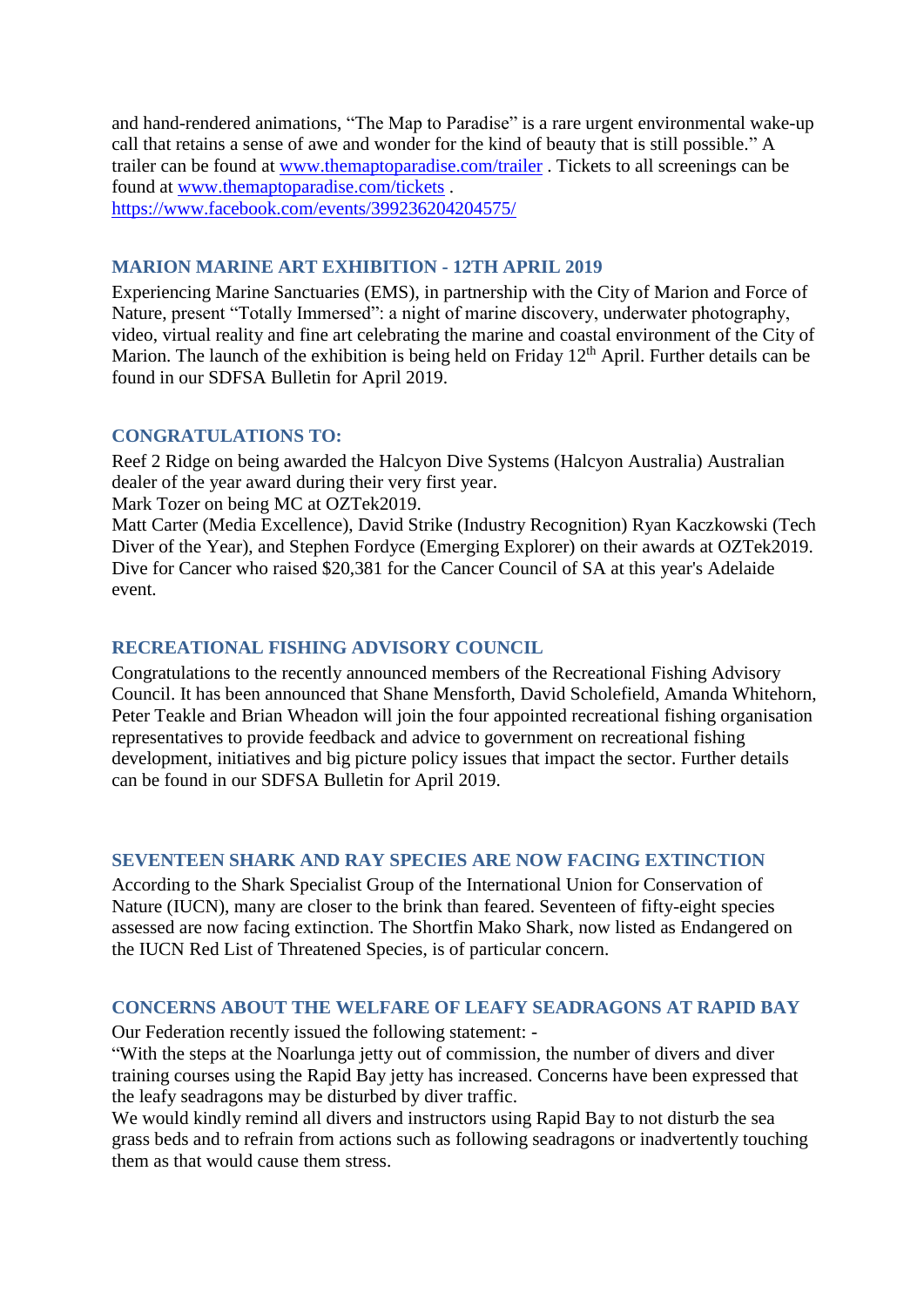We recognize that the high number of divers at Rapid Bay may be temporary until the Noarlunga steps are repaired but, in the meantime, we hope that every effort will be made to minimize our impact on South Australia's iconic species.

With thanks for your consideration

Scuba Divers Federation of South Australia"

Further details can be found at [http://mlssa.org.au/2019/03/17/concerns-about-the-welfare-of](http://mlssa.org.au/2019/03/17/concerns-about-the-welfare-of-leafy-seadragons-at-rapid-bay/)[leafy-seadragons-at-rapid-bay/](http://mlssa.org.au/2019/03/17/concerns-about-the-welfare-of-leafy-seadragons-at-rapid-bay/) .

# <span id="page-4-0"></span>**BSAC'S NATIONAL TRAINING DIRECTOR VISITED ADELAIDE**

BSAC Adelaide was recently host to Mike Thomas, National Training Director for the British Sub Aqua Club. Based in the United Kingdom, he visited Australia as part of his BSAC responsibilities. The Adelaide club took Mike to sites such as Rapid Bay and Edithburgh.

# <span id="page-4-1"></span>**SA SCUBA WEEK - SUN 17-SAT 23 NOVEMBER**

We are holding a SA Scuba Week from Sun 17<sup>th</sup> to Sat 23rd November. We're starting with a dive with a spud hunt at Port Noarlunga early on Sun 17<sup>th</sup> November, followed by a BBQ. We are also looking at getting shops, clubs & related organisations to set up display booths. On Saturday 23<sup>rd</sup> November, we're holding an evening event at the Barcoo Function Centre. More details will be provided as they come to hand.

### <span id="page-4-2"></span>**JETTY NEWS**

Onkaparinga Council has signed a contract with the builder for the new steps at Port Noarlunga jetty. Fabrication of the steps commenced in February. The installation of the steps was due to commence this month, with completion due mid-May, subject to favourable weather conditions.

Edithburgh Jetty is a very popular dive site for photographic enthusiasts. It is the busiest diving jetty, but it is also the most dangerous jetty as there are no means of easy recovery of an unconscious diver at the site due to the lack of beach. The northern steps at the jetty have been closed due to damage and the southern steps are tricky to exit at low tide. The SDFSA strongly supports the repair or replacement of the northern steps. We will endeavour to approach the Department of Planning, Transport and Infrastructure, the Edithburgh Progress Association and the Yorke Peninsula Council with our concerns.

Work on the new Whyalla jetty is expected to start in April with the demolishing of the old jetty. The new jetty construction is due to start in late May, with its structural completion expected in December. It will be 165m long, with a 145m circular boardwalk. An official opening for public use is planned for January 2020. The jetty will have a lifespan of around 80 years.

We recently advised the authorities about loose steps at both Rapid Bay and Second Valley jetties. With the steps at the Noarlunga jetty out of commission, the number of divers and scuba courses using the Rapid Bay jetty has increased. Concerns have been expressed that the seadragons may be getting disturbed by the increased diver traffic. We remind all divers using Rapid Bay to not disturb the sea grass beds and to refrain from actions such as following seadragons or inadvertently touching them and cause them stress. Underwater photographers should not physically handle them or attempt to shepherd them or unduly disturb their immediate environment. The use of flash & torches should be kept to a minimum. We recognize that the high number of divers at Rapid Bay may be temporary until the Port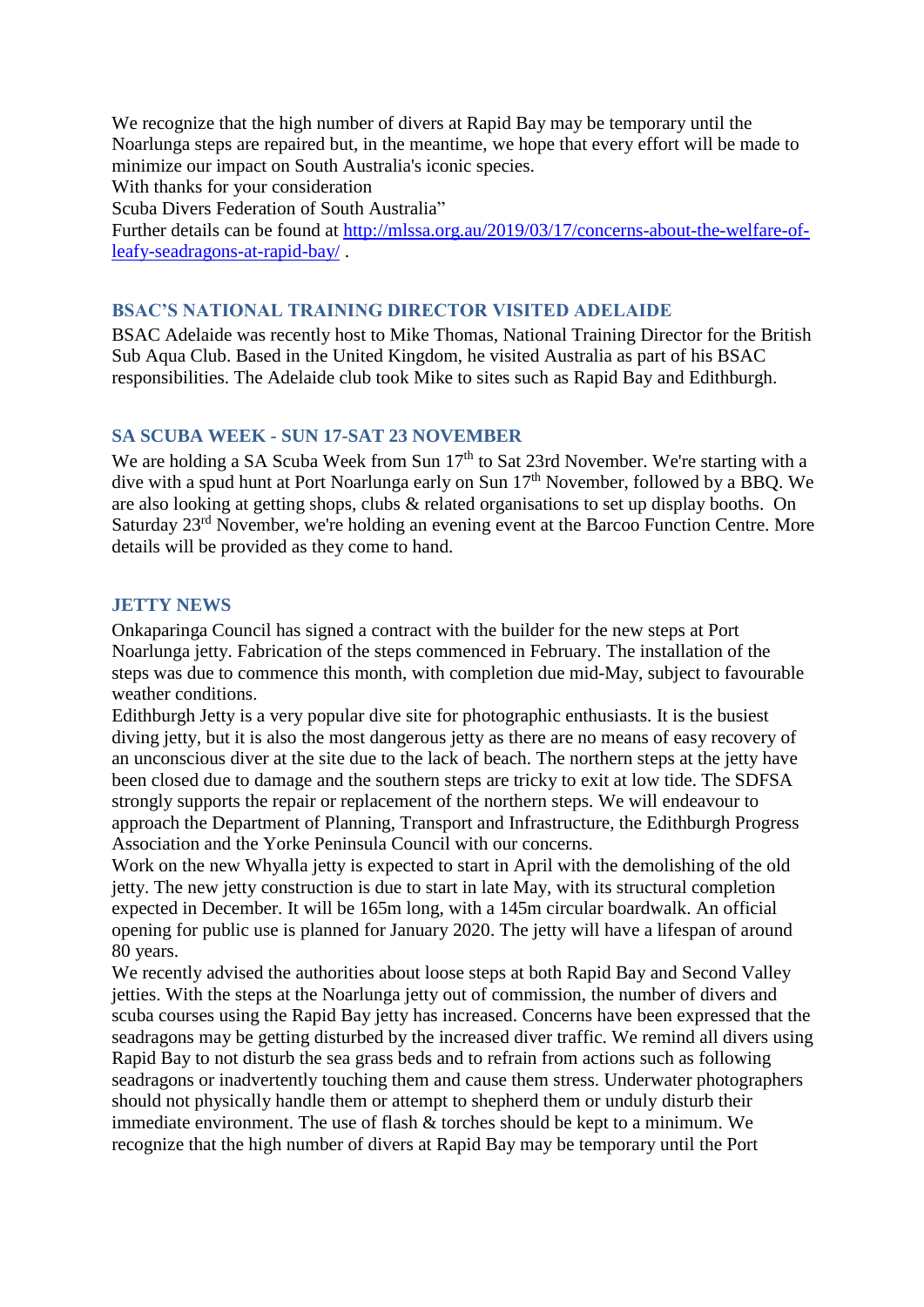Noarlunga steps are repaired but, in the meantime, we hope that every effort will be made to minimize our impact on seadragons.

# <span id="page-5-0"></span>**SUBMERGED - STORY OF AUSTRALIA'S SHIP WRECKS.**

The exhibition "Submerged- Story of Australia's Ship Wrecks" is running until 6th May at the Signal Point Gallery in Goolwa. Entry to the exhibition is free.

### <span id="page-5-1"></span>**DAVID ATTENBOROUGH'S GREAT BARRIER REEF DIVE VR EXHIBITION**

David Attenborough's Great Barrier Reef Dive VR Exhibition is being held at the South Australian Museum 11am, 12pm, 1pm and 2pm daily until 14th July 2019. Admission is \$16 (\$12 Museum Members). Further details can be found in our SDFSA Bulletin for April 2019.

### <span id="page-5-2"></span>**LEATHERBACK TURTLE AT PORT NOARLUNGA**

School students were able to snorkel close to a good-sized Leatherback turtle, *Dermochelys coriacea* at Port Noarlunga jetty in March. Leatherbacks are the largest turtle species in the world. They can weigh as much as 700kg. The one seen at Port Noarlunga was thought to be a young adult. They rarely come up the Gulf of St Vincent. It has been suggested that not many people in the world would have swam with a leatherback. For further reading about the leatherback turtle visit "Sea Turtle Sighting At Somerton" by Steve Reynolds in the September 2001 MLSSA Newsletter at

<http://seadragon.podzone.org/nletters/september2001.htm> and "Leatherback Turtles, *Dermochelys coriacea*" by Steve Reynolds, Amber Compton & Nolan Powers in the 2014 MLSSA Journal at [http://mlssa.org.au/wp-content/uploads/2014/12/Part-1-of-2014-](http://mlssa.org.au/wp-content/uploads/2014/12/Part-1-of-2014-Journal.pdf) [Journal.pdf](http://mlssa.org.au/wp-content/uploads/2014/12/Part-1-of-2014-Journal.pdf) .

### <span id="page-5-3"></span>**DIVER SWALLOWED BY A WHALE**

A dive tour operator spent moments in the dark mouth of a whale which swallowed him whilst he was filming a sardine run. The large mammal soon spat him out again, but not before causing the man some grave concerns. See [https://www.msn.com/en](https://www.msn.com/en-au/news/world/the-real-life-jonah-incredible-moment-a-diver-is-spat-out-by-a-whale-after-getting-sucked-in-as-the-giant-beast-feasted-on-sardines/ar-BBUyIkQ?ocid=spartandhp)[au/news/world/the-real-life-jonah-incredible-moment-a-diver-is-spat-out-by-a-whale-after](https://www.msn.com/en-au/news/world/the-real-life-jonah-incredible-moment-a-diver-is-spat-out-by-a-whale-after-getting-sucked-in-as-the-giant-beast-feasted-on-sardines/ar-BBUyIkQ?ocid=spartandhp)[getting-sucked-in-as-the-giant-beast-feasted-on-sardines/ar-BBUyIkQ?ocid=spartandhp](https://www.msn.com/en-au/news/world/the-real-life-jonah-incredible-moment-a-diver-is-spat-out-by-a-whale-after-getting-sucked-in-as-the-giant-beast-feasted-on-sardines/ar-BBUyIkQ?ocid=spartandhp) .

### <span id="page-5-4"></span>**ABALONE DIVER'S NERVOUS WAIT**

An abalone diver had to spend a nervous one hour decompressing next to a 'half-eaten' white pointer shark off of Flinders Island during March.

### <span id="page-5-5"></span>**PYROSOME SIGHTING OFF THE COAST OF NEW ZEALAND**

Last October, divers Steve Hathaway and Andrew Buttle came across a 26-foot long translucent worm-like creature that looked like a giant wind sock at the island of Whakaari off the coast of New Zealand. The island of Whakaari is about 30 miles off the NZ mainland. It is also known as the White Island and it is a tourist attraction known for its active stratovolcano. The worm-like creature was a pyrosome and it was big enough to swim through. A pyrosome is a free-flowing colony of hundreds or thousands of individual organisms called zooids, small multicellular creatures that filter feed by pumping water through their bodies and catching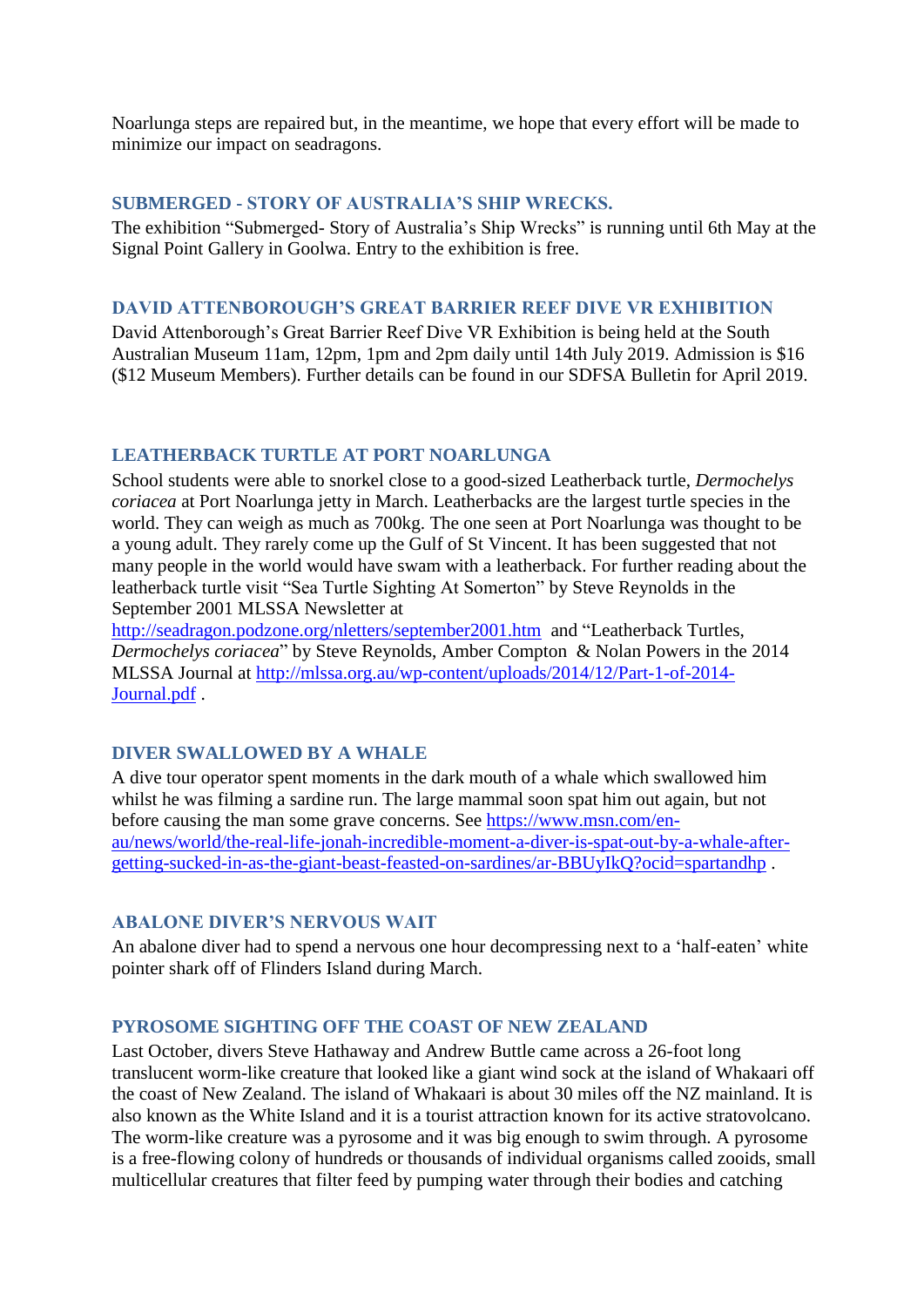phytoplankton, bacteria and anything else they can. Swimming around it "was pretty incredible," Buttle said. "We could see hundreds of thousands of tiny creatures right up close." Andrew Jeffs, Professor of marine science at the University of Auckland says that the pyrosome (and its cousin, the salp) are both hugely important and super abundant in mainly tropical waters as a food source. Both are food for sea creatures, including turtles and spiny lobsters. Predators can cling to the tubes for weeks and dine. Pyrosomes swim vertically to the ocean surface at night to catch phytoplankton and then return to the depths when daylight comes, possibly to avoid daytime-feeding predators. Buttle and Hathaway both ended up swimming around the pyrosome for about forty minutes. Visit

[https://www.nationalgeographic.com/animals/2019/02/giant-sea-worm-pyrosome-sighted](https://www.nationalgeographic.com/animals/2019/02/giant-sea-worm-pyrosome-sighted-new-zealand/?cmpid=org=ngp::mc=crm-email::src=ngp::cmp=Editorial::add=Animals_20190228::rid=7315819595)[new-zealand/?cmpid=org=ngp::mc=crm-](https://www.nationalgeographic.com/animals/2019/02/giant-sea-worm-pyrosome-sighted-new-zealand/?cmpid=org=ngp::mc=crm-email::src=ngp::cmp=Editorial::add=Animals_20190228::rid=7315819595)

<span id="page-6-0"></span>[email::src=ngp::cmp=Editorial::add=Animals\\_20190228::rid=7315819595](https://www.nationalgeographic.com/animals/2019/02/giant-sea-worm-pyrosome-sighted-new-zealand/?cmpid=org=ngp::mc=crm-email::src=ngp::cmp=Editorial::add=Animals_20190228::rid=7315819595) for more details.

# **NEW HYBERBARIC UNIT IN WA**

A new \$4.6m hyperbaric unit has been established at the Fiona Stanley Hospital in Perth, WA. It is said to be a big triple-lock unit capable of 'dives' to 60m.

# <span id="page-6-1"></span>**RARE SUNFISH WASHED UP IN CALIFORNIA**

A rare 2m+ hoodwinker sunfish, *Mola tecta*, washed up at Southern California recently. The species was only discovered by Australian marine scientist Marianne Nyegaard in 2017. Visit <https://amp.cnn.com/cnn/2019/02/28/us/hoodwinker-sunfish-north-america-trnd/index.html> or <https://us.cnn.com/2019/02/28/us/hoodwinker-sunfish-north-america-trnd/index.html> for more details.

# <span id="page-6-2"></span>**OCEAN SUNFISH WASHED UP IN THE COORONG**

No sooner had the hoodwinker washed up, when an Ocean sunfish was found washed up dead in the Coorong, near the Murray Mouth. Visit [https://www.abc.net.au/news/2019-03-19/giant](https://www.abc.net.au/news/2019-03-19/giant-sunfish-found-washed-ashore-in-south-australia/10915266?fbclid=IwAR1c0IoNQKJT_ZZinMQ6rIFrthzcTTc7gjotDWIw1HVu23nPxPTNVE1p3aY)[sunfish-found-washed-ashore-in-south-](https://www.abc.net.au/news/2019-03-19/giant-sunfish-found-washed-ashore-in-south-australia/10915266?fbclid=IwAR1c0IoNQKJT_ZZinMQ6rIFrthzcTTc7gjotDWIw1HVu23nPxPTNVE1p3aY)

australia/10915266?fbclid=IwAR1c0IoNOKJT\_ZZinMO6rIFrthzcTTc7giotDWIw1HVu23nP [xPTNVE1p3aY](https://www.abc.net.au/news/2019-03-19/giant-sunfish-found-washed-ashore-in-south-australia/10915266?fbclid=IwAR1c0IoNQKJT_ZZinMQ6rIFrthzcTTc7gjotDWIw1HVu23nPxPTNVE1p3aY) for more details, including the hoodwinker sunfish.

# <span id="page-6-3"></span>**SUNFISH SIGHTING AT VIVONNE BAY**

Yet another sunfish sighting occurred at Vivonne Bay jetty on Kangaroo Island at 10.30pm during January - see [https://www.facebook.com/photo.php?fbid=10156760038560831&set=pcb.21090574125288](https://www.facebook.com/photo.php?fbid=10156760038560831&set=pcb.2109057412528852&type=3&theater&ifg=1) [52&type=3&theater&ifg=1](https://www.facebook.com/photo.php?fbid=10156760038560831&set=pcb.2109057412528852&type=3&theater&ifg=1)

# <span id="page-6-4"></span>**DAYS TAKEN BY DIVERS TO DIG DOWN TO DOG**

The Cave Rescue Team which assisted in the Thai cave rescue last year recently spent days rescuing a poodle-cross dog from a Welsh cave. The South & Mid-Wales team was called in to rescue the dog after it had been trapped down a small hole for more than 8 hours. They took another 3 days to dig down to the dog, who was successfully rescued.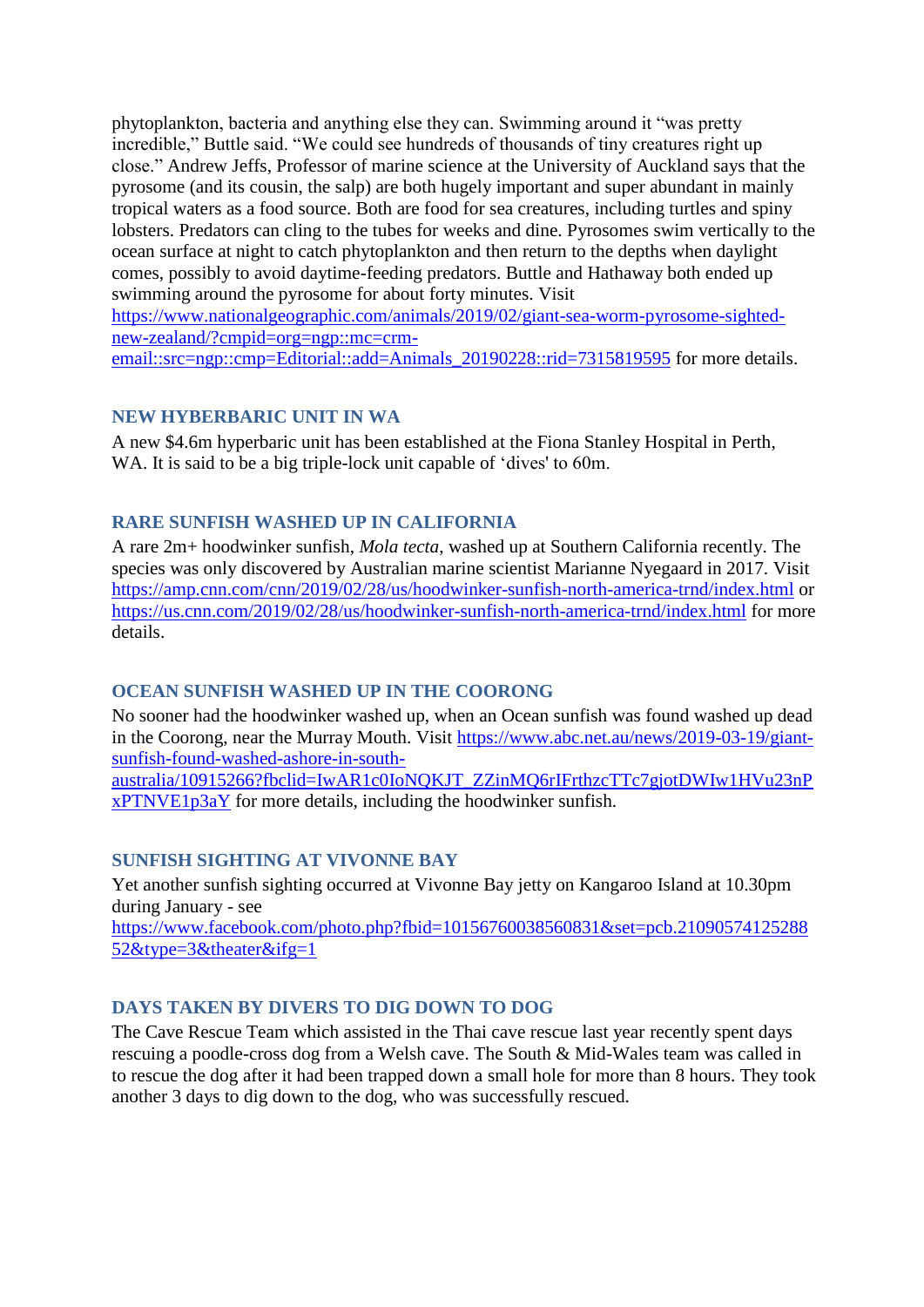### <span id="page-7-0"></span>**COMBINED DIVE CLUBS WEEKEND 2019**

The 15<sup>th</sup> anniversary Combined Dive Clubs Weekend is being held in Tasmania over the June long weekend.

### <span id="page-7-1"></span>**AUSTRALIAN ADVENTURE ACTIVITY STANDARDS**

Details regarding the Australian Adventure Activity Standards can be found at <http://australianaas.org.au/> . The Australian Adventure Activity Standard (AAAS) and the completed activity Good Practice Guide's (GPG's) have been published, prior to the official launch in September 2019. Further details can be found in our SDFSA Bulletin for April 2019.

### <span id="page-7-2"></span>**APRIL 2019 SDFSA BULLETIN**

Our SDFSA Bulletin for April 2019 includes the following: DAVID ATTENBOROUGH'S GREAT BARRIER REEF DIVE VR EXHIBITION 1 AUSTRALIAN ADVENTURE ACTIVITY STANDARDS1 MARION MARINE ART EXHIBITION - 12TH APRIL 2019 2 RECREATIONAL FISHING ADVISORY COUNCIL 3 'SEAHORSE HOTELS' BRING AN ENDANGERED SPECIES BACK FROM THE EDGE OF EXTINCTION 4

#### <span id="page-7-3"></span>**FORTHCOMING EVENTS:**

Many events are listed on Facebook at<https://www.facebook.com/events/>. Details for many other forthcoming events can be found at [http://www.divelog.net.au/news-events/.](http://www.divelog.net.au/news-events/) Visit the web page found at<http://www.tourism.sa.com/events/event-news-edition-two.aspx> to see the latest from Events South Australia.

### <span id="page-7-4"></span>**2019 SUSTAINABLE TRAILS CONFERENCE**

The 2019 Sustainable Trails Conference is being held at the Marlborough Vintners Hotel in the Renwick Wine Region of Marlborough in New Zealand from 1st to 4th April 2019. The conference will bring together trails experts to deliver insights and share their knowledge with other experts, budding experts and those completely new to trails who wish to learn or who might have ideas and knowledge of their own to share. See<https://www.trctourism.com/>.

#### <span id="page-7-5"></span>**ADEX 2019**

ADEX is being held in Singapore from  $11<sup>th</sup>$  to  $14<sup>th</sup>$  April 2019. See [www.adex.asia](http://www.adex.asia/) or page 61 of the April? issue of Dive Log for more details.

### <span id="page-7-6"></span>**14TH AUSTRALIAN NATIONAL SHELL SHOW**

The next Australian National Shell Show is being held at the Goodwood Community Centre in Rosa St, Goodwood from 13-14<sup>th</sup> April 2019. Check out [https://www.facebook.com/Malacological-Society-of-South-Australia-Inc-](https://www.facebook.com/Malacological-Society-of-South-Australia-Inc-502260489866315/)[502260489866315/.](https://www.facebook.com/Malacological-Society-of-South-Australia-Inc-502260489866315/)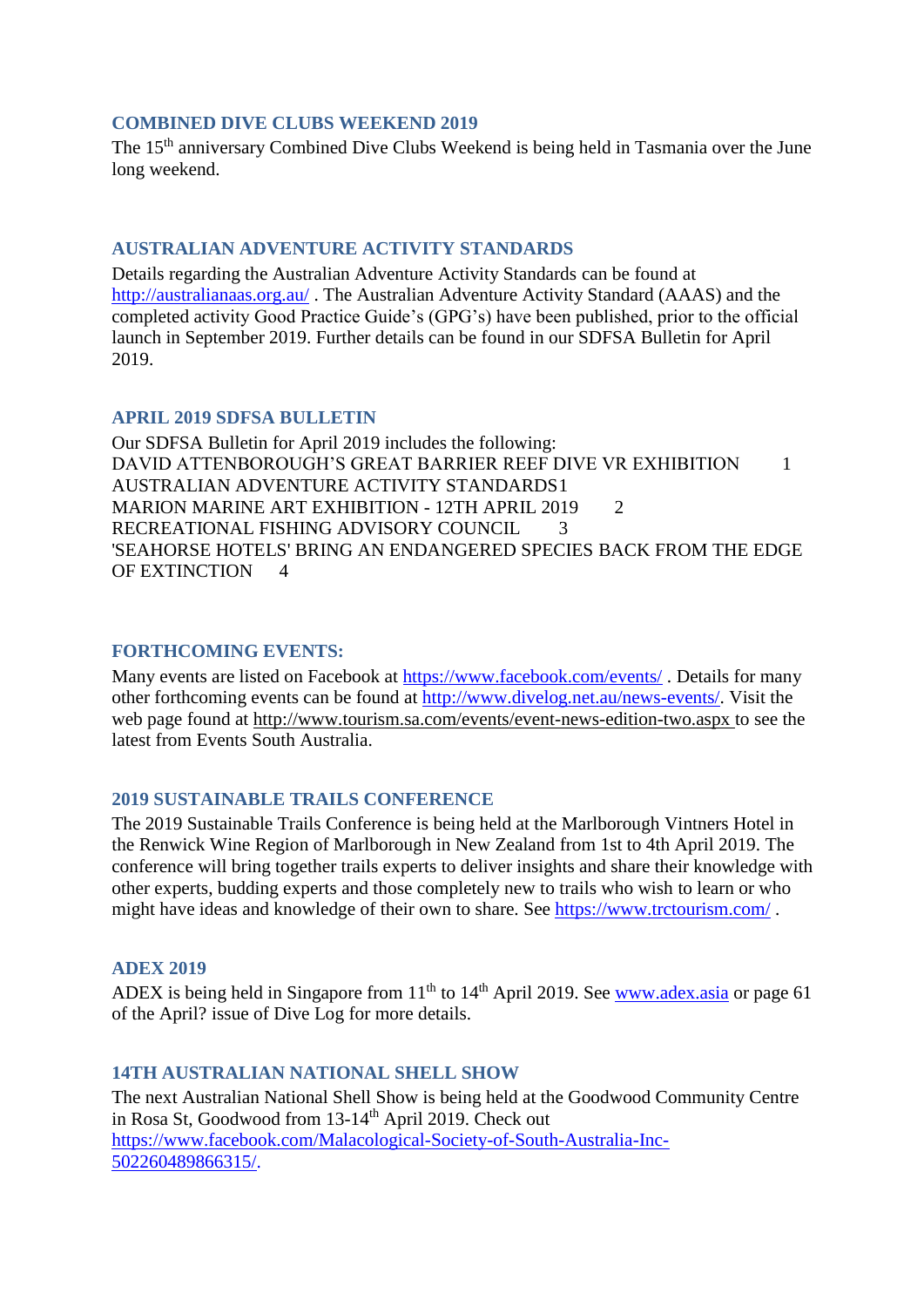### <span id="page-8-0"></span>**2019 FESTIVAL FLEURIEU**

Festival Fleurieu is being held from Saturday  $13<sup>th</sup>$  April to Monday  $22<sup>nd</sup>$  April (just 10 days) which includes the Easter holiday long weekend.

# <span id="page-8-1"></span>**SA WOODEN BOAT FESTIVAL**

The SA Wooden Boat Festival is being held at Goolwa on  $27^{Th}$  &  $28^{th}$  April. Visit [www.sawoodenboatfestival.com.au](http://www.sawoodenboatfestival.com.au/) .

# <span id="page-8-2"></span>**MIDE 2019**

The Malaysia International Dive Expo is being held in Kuala Lumpur from  $3<sup>rd</sup>$  to  $5<sup>th</sup>$  May 2019. See [www.mide.com.my](http://www.mide.com.my/) or page 63 of the April issue of Dive Log for more details.

# <span id="page-8-3"></span>**RECREATION SA AND PARKS AND LEISURE AUSTRALIA SA/NT 2019 ANNUAL CONFERENCE**

Recreation SA with Parks and Leisure Australia SA/NT will again be co-hosting an annual conference in Adelaide on Thursday 9th May 2019. The conference theme will focus on community well-being. Mark Aiston will be the Master of Ceremonies and the program will include guest speakers and presenters. To keep updated with details of the conference, visit [www.recreationsa.org](http://www.recreationsa.org/) and<https://www.facebook.com/RecreationSA/> .

# <span id="page-8-4"></span>**UNDERWATER TOUR 2019**

The Underwater Tour 2019 presents an evening with David Doubilet, Jennifer Hayes & William Tan at the Space Theatre at the Adelaide Festival Centre at 7pm on Monday 13<sup>th</sup> May. Visit [https://underwatertour.us17.list](https://underwatertour.us17.list-manage.com/track/click?u=3fb64f94d726775164076a97d&id=b921b5b92b&e=ff14df6e0e)[manage.com/track/click?u=3fb64f94d726775164076a97d&id=b921b5b92b&e=ff14df6e0e](https://underwatertour.us17.list-manage.com/track/click?u=3fb64f94d726775164076a97d&id=b921b5b92b&e=ff14df6e0e) to book your tickets (\$80 - \$160 (+ \$8.95 per transaction). See<http://underwatertour.com.au/> or pages 28-29 in the April issue of Dive Log.

### <span id="page-8-5"></span>**AMSA 2019 CONFERENCE**

The AMSA 2019 conference is being held in Fremantle, WA from 7-11<sup>th</sup> July. This year's theme for the conference is "Marine Science for a Blue Economy". More information on the conference can be found at<http://amsa19.amsa.asn.au/> .

### <span id="page-8-6"></span>**AIDE 2019**

The Australia International Dive Expo is being held at the Exhibition Convention Centre (level 1, Hall 3) in Sydney from 1<sup>st</sup> to 5<sup>th</sup> August 2019. Visit [www.australiadiveexpo.com](http://www.australiadiveexpo.com/) or see page 65 of the April issue of Dive Log for more details.

### <span id="page-8-7"></span>**NATIONAL SCIENCE WEEK**

This year's National Science Week is being held 10 – 18th August 2019. See [www.scienceweek.net.au](http://www.scienceweek.net.au/) .